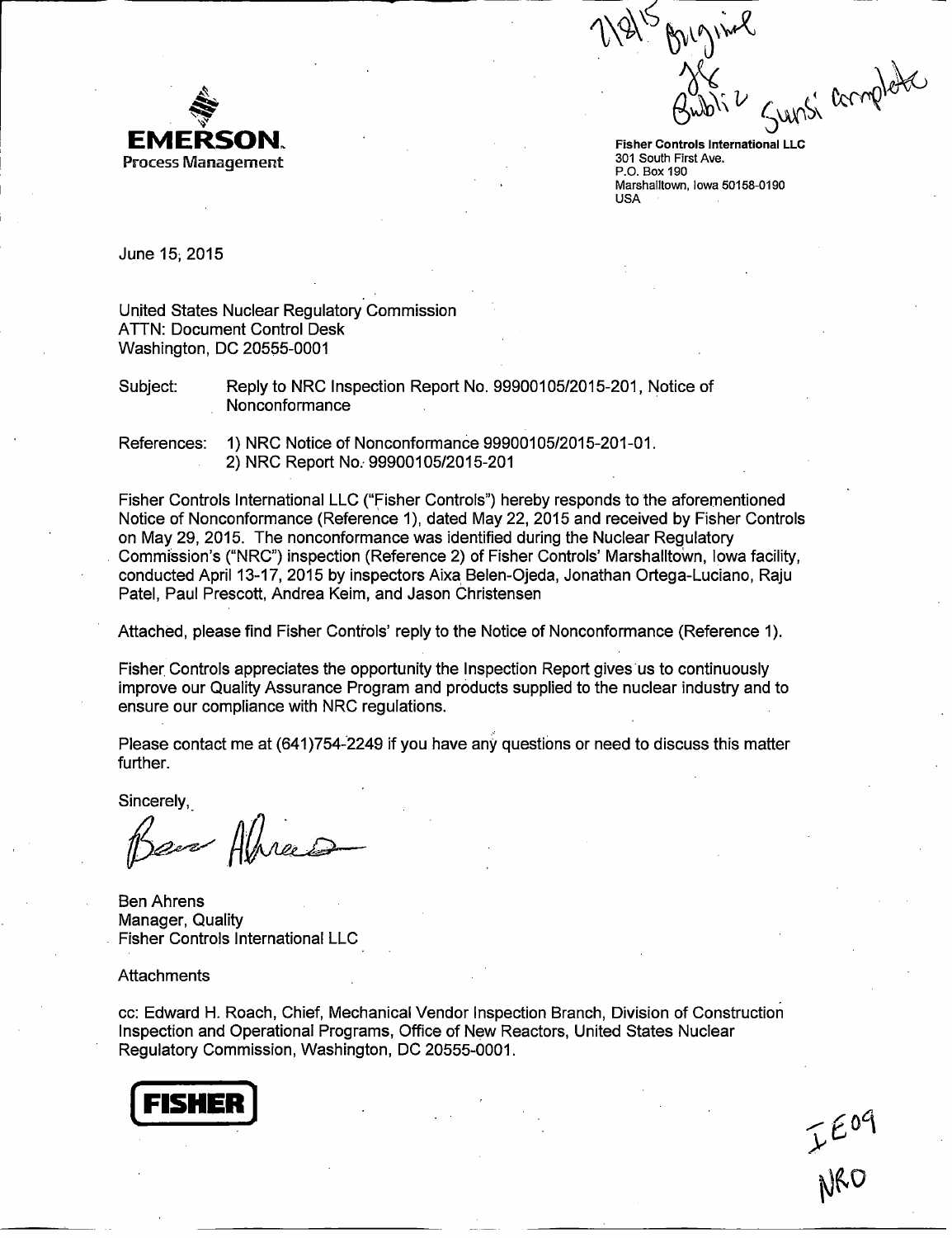# Attachment **I** Reply to NRC Notice of Nonconformance **999001051201 5-201-01** Docket Number **99900105** Inspection Report No **9990010512015-201**

This attachment 1 sets forth the reply of Fisher Controls International LLC ("Fisher Controls") to the NRC's Notice of Nonconformance dated May 22, 2015 relative to NRC Inspection Report 99900105/2015-201 (the "Inspection Report"), Notice of Nonconformance 99900105/2015-201- 01 (the "Nonconformance").

# The Notice of Nonconformance

The Notice of Nonconformance provides the following description:

"Criterion XVI, "Corrective Action," of Appendix B, "Quality Assurance Program Criteria for Nuclear Power Plants and Fuel Processing Plants," to Title 10 of the Code of Federal Regulations (10 CFR) Part 50, "Domestic Licensing of Production and Utilization Facilities," states that: "Measures shall be established to assure that conditions adverse to quality, such as failures, malfunctions, deficiencies, deviations, defective material and equipment, and nonconformances are promptly identified and corrected. In the case of significant conditions adverse to quality, the measures shall assure that the cause of the condition is determined and corrective action taken to preclude repetition. The identification of the significant condition adverse to quality, the cause of the condition, and the corrective action taken shall be documented and reported to appropriate levels of management."

Section 17.1.4 of Fisher Controls "ASME Section III, Division **1** Nuclear Quality Assurance Manual," Revision 13 dated November 15, 2014, states that "The department Manager or supplier responsible for the nonconformity shall determine and implement the corrective action required, both immediate and to preclude recurrence, and shall report such action on the corrective action request (CAR) form. The corrective action shall define the cause of the nonconformity, action taken to prevent reoccurrence, and schedule of corrective action implementation to the Manager Quality."

Contrary to the above, as of April 17, 2015, Fisher Controls failed to ensure that conditions adverse to quality were promptly identified and corrected, and also failed to ensure that significant conditions adverse to quality were corrected to preclude repetition.

#### Specifically:

1. Fisher Controls failed to provide adequate corrective action in response to NRC Notice of Nonconformance (NON) 99900105/2011-201-05 related to Fisher Controls' failure to adopt a Corrective Action Program that meets the requirements of Criterion XVI in Appendix B to 10 CFR Part 50. The NRC inspection team verified that Fisher Controls had implemented the corrective action for NON 9990010512011-201-05 as documented in a letter from Fisher Controls to the NRC dated October 12, 2011. The NRC inspection team determined that the revision made to FMP 2K9, "Procedure for Corrective Action," Revision 25 dated April 1, 2015, as part of the corrective action, was inadequate because the procedure did not provide a process to differentiate between a significant condition adverse to quality and a condition adverse to quality. Specifically, this revision did not include adequate instructions to allow the user to identify when a significant conditions adverse to quality has occurred and to ensure that; (1) the cause of the significant condition is determined; (2) corrective action are taken to preclude repetition; and (3) that appropriate levels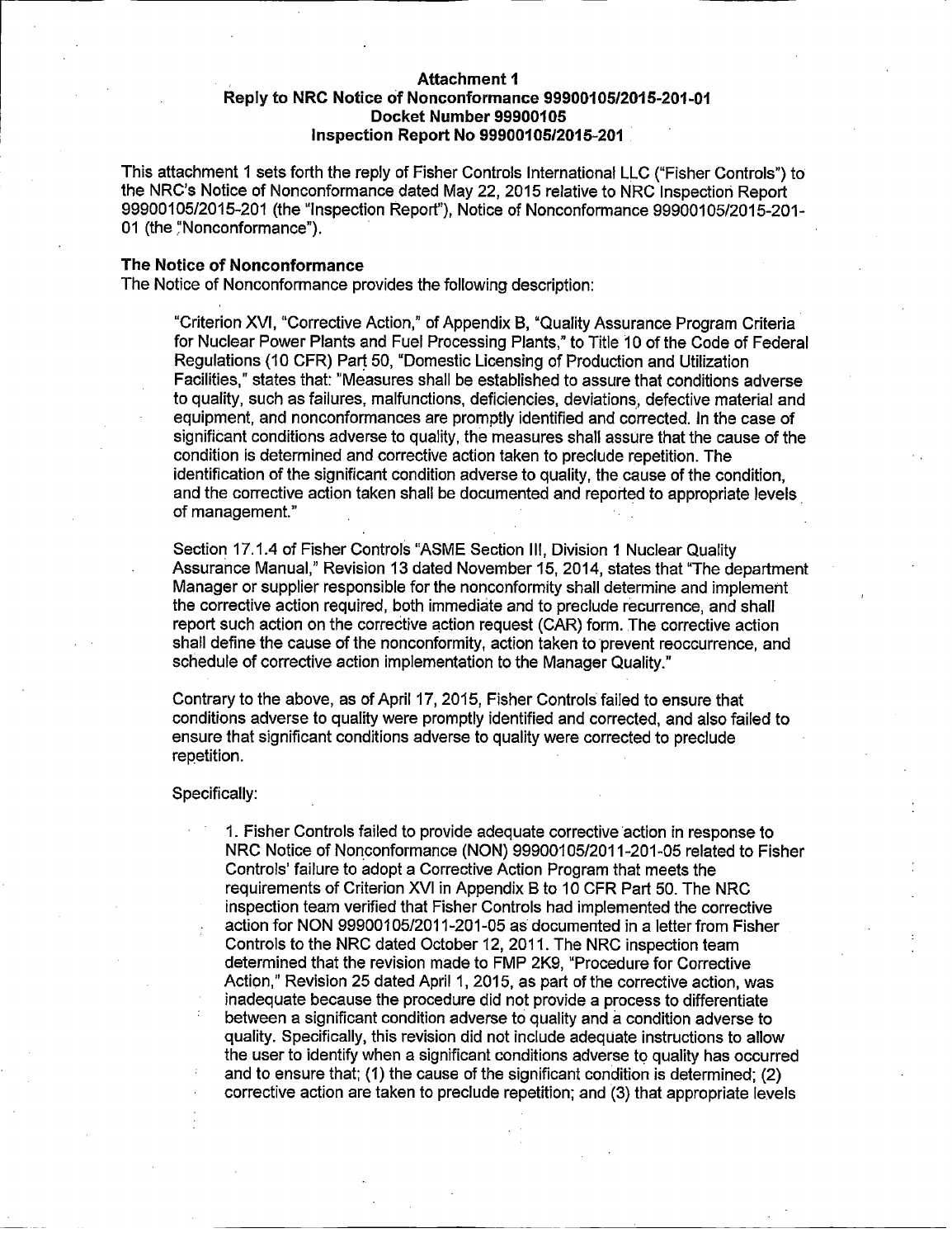of management be notified of the significant condition adverse to quality, the cause of the condition, and the corrective action taken to preclude repetition.

2. Fisher Controls failed to ensure that the corrective actions taken for CAR **1551** dated April 9, 2012, related to a significant condition adverse to quality, were sufficient to preclude repetition. CAR 1551 was generated as a result of Fisher Controls' failure to include the thrust plate and the thrust plate cap screw, which are considered essential-to-function, as part of the dedication plan for a Type 9500 Butterfly valve. As part of the corrective actions, Fisher Controls revised the dedication plans only for the Type 9500 Butterfly valve design. However, the NRC inspection team identified that Fisher Controls issued CAR 1570 on October 12, 2012 and CAR 1644 on August 30, 2013, for their failure to dedicate essential-to-function commercial parts that were procured for a Type 9200 Butterfly valve and for valve actuators respectively. The NRC inspection team determined that the corrective actions taken by Fisher Controls as part of CAR 1551 were not adequate to ensure that the significant conditions adverse to quality, in the area of commercial grade dedication, were corrected to preclude repetition. The potential impact for the inadequate commercial grade dedication could impede the ability of the valves to perform their intended safety function.

3. Fisher Controls failed to ensure that the corrective actions taken for CAR 1697 dated June 30, 2014, were adequate. CAR 1697 was generated as a result of a supplier service request documenting that Fisher Controls provided the wrong elastomer material as required by Entergy procurement order (P0) 10383263 for pressure regulator FS67CFR-239. Fisher Controls was required by the P0 to provide the pressure regulator with a Nitrile elastomer, instead it was provided with a Viton elastomer. During the investigation, Fisher Controls identified that the 'Material List', used by Engineering to select the correct material to withstand radiation capabilities, was incorrect. The 'Material List' generated by Fisher Controls' engineers listed Viton as having higher radiation capabilities than Nitrile, but those numbers were reversed when the list was created. The NRC inspection team identified that Fisher Controls did not generate corrective actions to maintain configuration controls for a reference 'Materials List' that is essential for maintaining original design configuration.

This issue has been identified as Nonconformance 99900105/2015-201-01."

## Fisher Controls' Response to the Notice of Nonconformance - Part **1** of 3

Fisher Controls is not contesting the Nonconformance and has taken steps to address the issues identified in the Inspection Report. Fisher Controls believes these changes represent an improvement to its program and are designed to prevent reoccurrence.

The following addresses item 1; Item **I** provides the following description:

"1. Fisher Controls failed to provide adequate corrective action in response to NRC Notice of Nonconformance (NON) 99900105/2011-201-05 related to Fisher Controls' failure to adopt a Corrective Action Program that meets the requirements of Criterion XVI in Appendix B to 10 CFR Part 50. The NRC inspection team verified that Fisher Controls had implemented the corrective action for NON 99900105/2011-201-05 as documented in a letter from Fisher Controls to the NRC dated October 12, 2011. The NRC inspection team determined that the revision made to FMP 2K9, "Procedure for Corrective Action," Revision 25 dated April 1, 2015, as part of the corrective action, was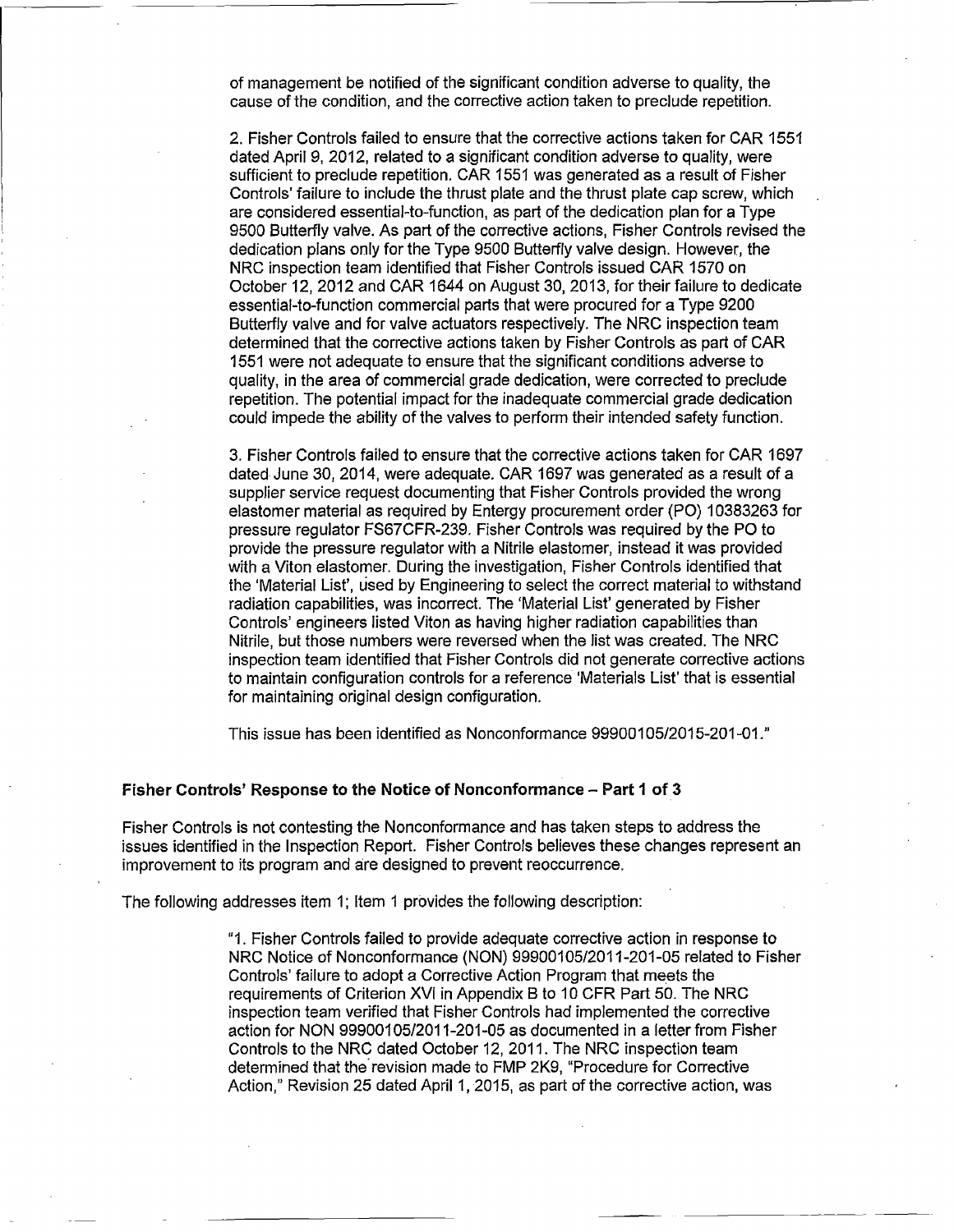inadequate because the procedure did not provide a process to differentiate between a significant condition adverse to quality and a condition adverse to quality. Specifically, this revision did not include adequate instructions to allow the user to identify when a significant conditions adverse to quality has occurred and to ensure that;- **(1)** the cause of the significant condition is determined; (2) corrective action are taken to preclude repetition; and **(3)** that appropriate levels of management be notified of the significant condition adverse to quality, the cause of the condition, and the corrective action taken to preclude repetition."

### **1.** Reason for the Notice of Nonconformance

Fisher Controls' Implementing Procedure FMP 2K9 did not clearly differentiate between a 'Significant Condition Adverse'to Quality' and;9 "Condition Adverse to Quality". Further, while the CAR process did include all the quality requirements listed in **10** CFR Part **50** Appendix B, Requirement **16,** there was no differentiation between the processing requirements for a Significant Condition Adverse to Quality and that of a Condition Adverse to Quality.

# **If.** Corrective Steps Taken and Results Achieved

During the NRC Inspection, the Inspectors made Fisher Controls. aware of the NRC's expectation that it is necessary to differentiate 'Significant Conditions Adverse to Quality' from 'Conditions Adverse to Quality'. In response to this expectation, Fisher Controls issued internal Corrective Action Report 1744 on April **16, 2015.** Pursuant to this CAR, Fisher Controls took the following Steps:

Fisher Controls revised Corrective Action Procedure FMP2K9 to include a clear definition of Significant Condition Adverse to Quality, along with a differentiated processing requirement from that of a Condition Adverse to Quality. Specifically, a Significant Condition Adverse to Quality requires that a Fisher Controls **8D** evaluation be performed to assure the cause of the condition is determined, proper actions are developed to eliminate the root cause, and corrective actions are put in place to preclude repetition. Additionally, Corrective Action Procedure FMP2K9 was revised to ensure that appropriate levels of management are notified.

#### **Ill.** Corrective Steps That Will Be Taken

**All** outstanding actions have been completed.

## IV. Date Full Compliance Achieved

The steps to improve the process have been implemented and Fisher Controls respectfully asserts that it is in full compliance as of the date of this reply.

# Fisher Controls' Response to the Notice of Nonconformance **-** Part 2 of **3**

The following addresses item 2; Item 2 provides the following description:

"2. Fisher Controls failed to ensure that the corrective actions taken for CAR **1551** dated April **9,** 2012, related to a significant condition adverse to quality, -were sufficient to preclude repetition. CAR **1551** was generated as a result of Fisher Controls' failure to include the thrust plate and the thrust plate cap screw, which are considered essential-to-function, as part of the dedication plan for a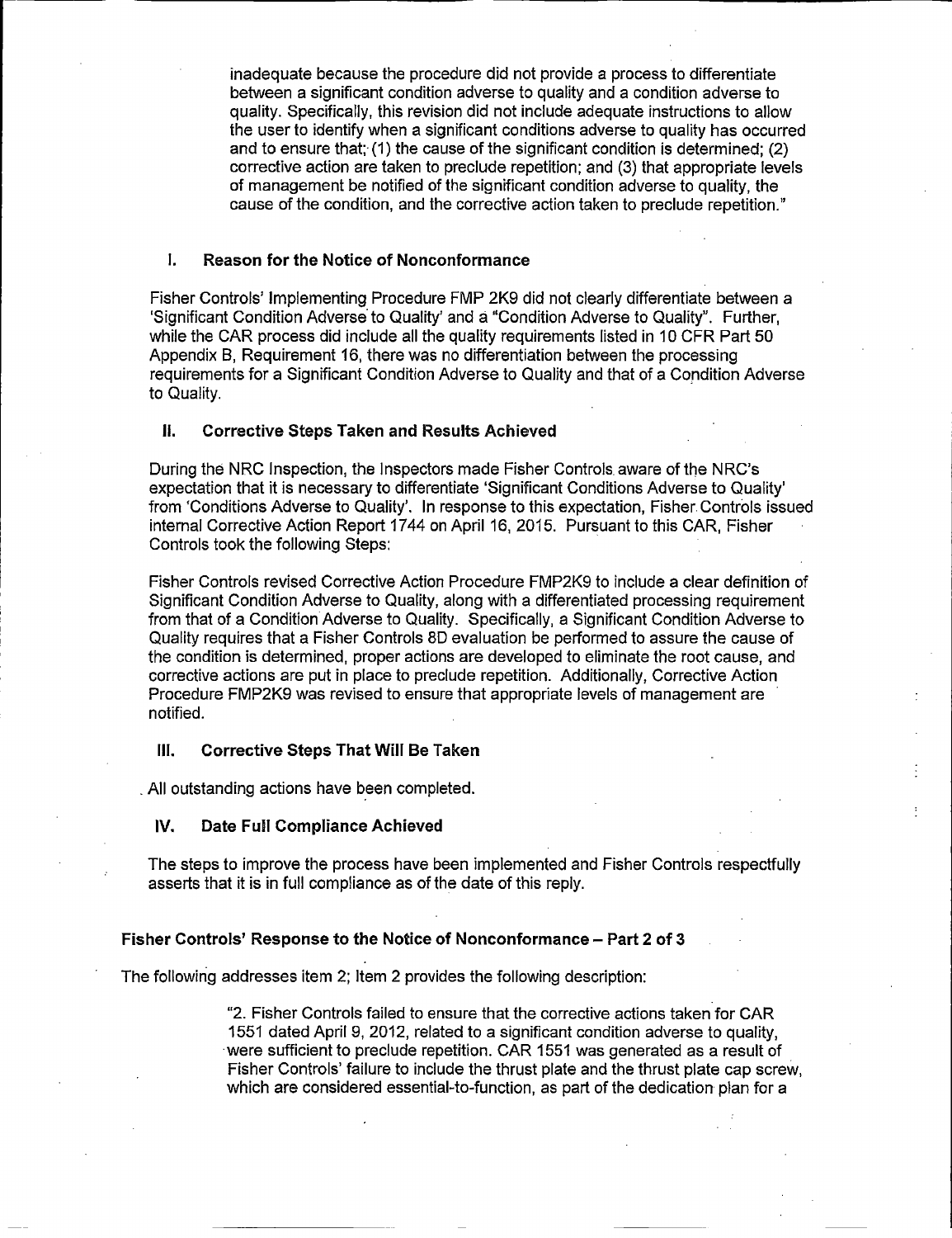Type 9500 Butterfly valve. As part of the corrective actions, Fisher Controls revised the dedication plans only for the Type 9500 Butterfly valve design. However, the NRC inspection team identified that Fisher Controls issued CAR 1570 on October 12, 2012 and CAR 1644 on August 30, 2013, for their failure to dedicate essential-to-function commercial parts that were procured for a Type 9200 Butterfly valve and for valve actuators respectively. The NRC inspection team determined that the corrective actions taken by Fisher Controls as part of CAR 1551 were not adequate to ensure that the significant conditions adverse to quality, in the area of commercial grade dedication, were corrected to preclude repetition. The potential impact for the inadequate commercial grade dedication could impede the ability of the valves to perform their intended safety function."

# I. Reason for the Notice of Nonconformance

Fisher Controls' Implementing Procedure FMP 2K9 did not clearly define a process to determine the extent of condition of a 'Condition Adverse to Quality' or that of a 'Significant Condition Adverse to Quality'.

# **I1.** Corrective Steps Taken and Results Achieved

Pursuant to Fisher Controls internal CAR 1745 issued April 16, 2015 Fisher Controls revised Corrective Action Procedure FMP2K9 to include a Corrective Action Review Board process that shall be initiated for each Significant Condition Adverse to Quality prior to the closure of the Corrective Action. This Review Board will consist of appropriate levels of management and subject matter experts, and is charged with determining the extent of condition and subsequent actions necessary for adequate containment of the Significant Condition Adverse to Quality.

Fisher Controls also reviewed all Corrective Actions related to Significant Conditions Adverse to Quality and 10CFR Part 21 that were identified since the last NRC inspection (August 2011) using the Corrective Action Review Board process to confirm the extent of condition was properly identified.

#### **Ill.** Corrective Steps That Will Be Taken

All outstanding actions have been completed.

#### IV. Date Full Compliance Achieved

The steps to improve the process have been implemented and Fisher Controls respectfully asserts that it is in full compliance as of the date of this reply.

#### Fisher Controls' Response to the Notice of Nonconformance - Part **3** of **3**

The following addresses item 3; Item 3 provides the following description:

**"3.** Fisher Controls failed to ensure that the corrective actions taken for CAR 1697 dated June 30, 2014, were adequate. CAR 1697 was generated as a result of a supplier service request documenting that Fisher Controls provided the wrong elastomer material as required by Entergy procurement order (P0) 10383263 for pressure regulator FS67CFR-239. Fisher Controls was required by the PO to provide the pressure regulator with a Nitrile elastomer, instead it was provided with a Viton elastomer. During the investigation, Fisher Controls